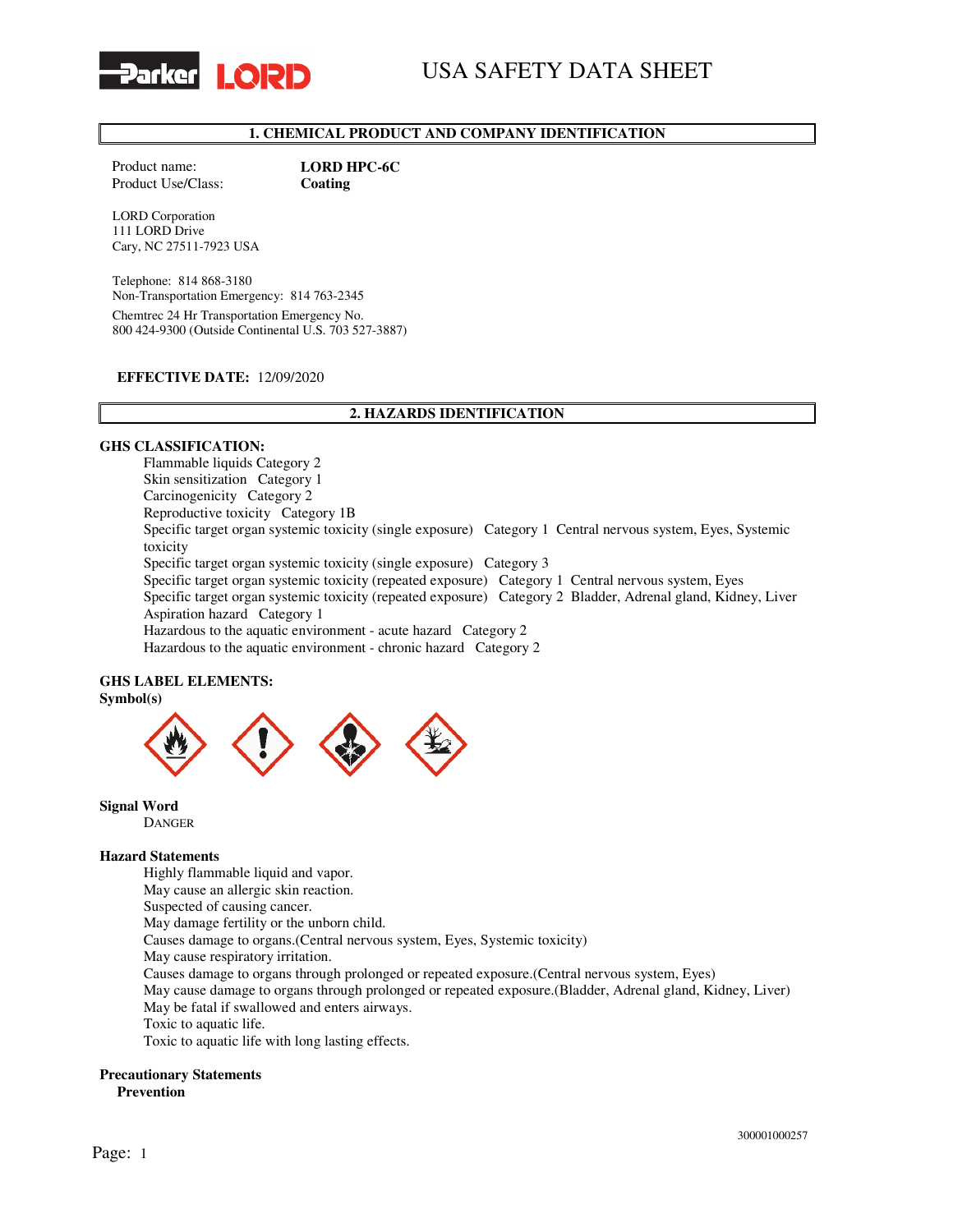Keep away from heat/sparks/open flames/hot surfaces. - No smoking. Ground/Bond container and receiving equipment. Use explosion-proof electrical/ventilating/lighting equipment. Use only non-sparking tools. Take precautionary measures against static discharge. Obtain special instructions before use. Do not handle until all safety precautions have been read and understood. Wear protective gloves/protective clothing/eye protection/face protection. Use personal protective equipment as required. Do not breathe dust/fume/gas/mist/vapors/spray. Wash thoroughly after handling. Do not eat, drink or smoke when using this product. Use only outdoors or in a well-ventilated area. Contaminated work clothing should not be allowed out of the workplace. Avoid release to the environment.

#### Response

In case of fire: refer to section 5 of SDS for extinguishing media. Call a POISON CENTER or doctor/physician if you feel unwell. IF exposed: Call a POISON CENTER or doctor/physician. Specific treatment (see supplemental first aid instructions on this label). IF INHALED: Remove to fresh air and keep at rest in a position comfortable for breathing. IF ON SKIN (or hair): Remove/Take off immediately all contaminated clothing. Rinse skin with water/shower. If skin irritation or rash occurs: Get medical advice/attention. IF SWALLOWED: Immediately call a POISON CENTER or doctor/physician. Do NOT induce vomiting. Wash contaminated clothing before reuse. Collect spillage.

#### **Storage**

Store in a well-ventilated place. Keep cool. Store in a well-ventilated place. Keep container tightly closed. Store locked up.

#### Disposal:

Dispose of contents/container in accordance with waste/disposal laws and regulations of your country or particular locality.

# Other Hazards:

#### This product contains component(s) which have the following warnings; however based on the GHS classification criteria of your country or locale, the product mixture may be outside the respective category(s).

Acute: Vapor harmful; may affect the brain or nervous system causing dizziness, headache or nausea. Possible irritation of the respiratory system can occur causing a variety of symptoms such as dryness of the throat, tightness of the chest, and shortness of breath. May cause central nervous system depression characterized by the following progressive steps: headache, dizziness, staggering gait, confusion, unconsciousness or coma. May cause skin and eye irritation. The silane material in this product can hydrolyze to form methanol. Methanol can cause moderate eye irritation. The silane material in this product can hydrolyze to form methanol. Methanol can cause moderate skin irritation; and can be absorbed through the skin causing headache, nausea and general discomfort. The silane material in this product can hydrolyze to form methanol. Methanol is toxic by inhalation, and has an OSHA PEL of 200 ppm and an ACGIH STEL of 250 ppm (SKIN). Contains methanol; may be harmful or fatal if swallowed; ingestion of methanol may cause blindness or permanent eye damage. Cannot be made non-poisonous. Ingestion is not an expected route of entry in industrial or commercial uses. 4,4'-Diphenylmethane bis-maleimide is harmful by inhalation. Avoid breathing sanding dust from this product.

Chronic: Prolonged or repeated contact may result in dermatitis. May affect the gastrointestinal system. This material contains methanol. Ingestion of methanol may cause permanent eye damage or blindness. IARC has designated Benzene, 1-chloro-4-(trifluoromethyl)- to be in Group 2B - possibly carcinogenic to humans.

#### 3. COMPOSITION/INFORMATION ON INGREDIENTS

| <b>Chemical Name</b>                       | vumber  | Range        |
|--------------------------------------------|---------|--------------|
| - 1-chloro-4-(trifluoromethyl)<br>Benzene. | 98-56-6 | 85<br>- 90 % |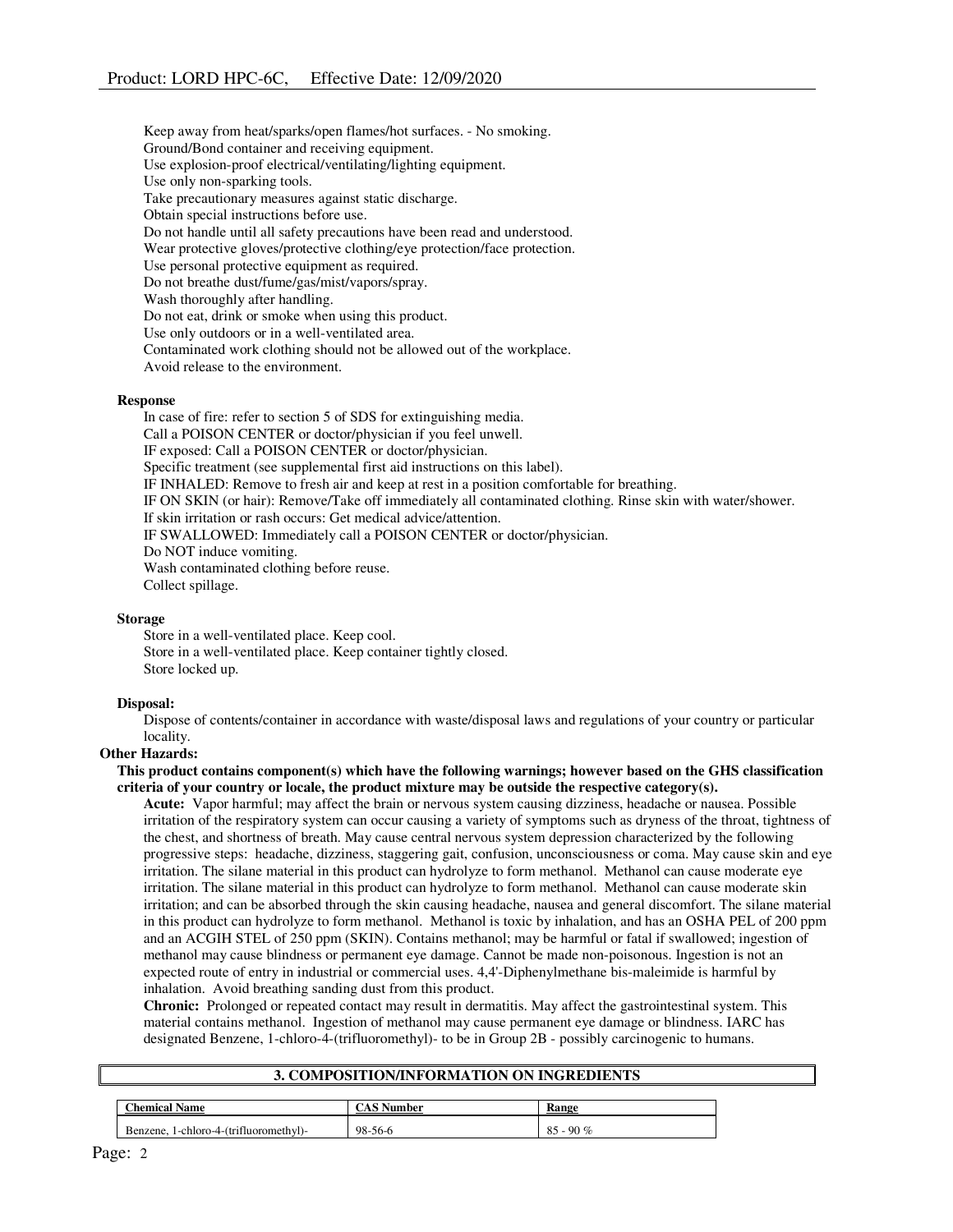| Silane         | PROPRIETARY | $1 - 5\%$ |
|----------------|-------------|-----------|
| Methanol       | 67-56-1     | $1 - 5\%$ |
| Silane monomer | PROPRIETARY | $1 - 5\%$ |

Any "PROPRIETARY" component(s) in the above table is considered trade secret, thus the specific chemical and its exact concentration is being withheld.

# 4. FIRST AID MEASURES

FIRST AID - EYE CONTACT: Flush eyes immediately with large amount of water for at least 15 minutes holding eyelids open while flushing. Get prompt medical attention.

FIRST AID - SKIN CONTACT: Flush contaminated skin with large amounts of water while removing contaminated clothing. Wash affected skin areas with soap and water. Get medical attention if symptoms occur.

FIRST AID - INHALATION: Move person to fresh air. Restore and support continued breathing. If breathing is difficult, give oxygen. Get immediate medical attention.

FIRST AID - INGESTION: If swallowed, do not induce vomiting. Call a physician or poison control center immediately for further instructions. Never give anything by mouth if victim is rapidly losing consciousness, unconscious or convulsing.

# 5. FIRE-FIGHTING MEASURES

SUITABLE EXTINGUISHING MEDIA: Carbon Dioxide, Dry Chemical, Foam, Water Fog UNSUITABLE EXTINGUISHING MEDIA: Not determined for this product.

SPECIFIC HAZARDS POSSIBLY ARISING FROM THE CHEMICAL: Flammable liquid and vapor. Keep containers tightly closed. Isolate from heat, electrical equipment, sparks, open flame, and other sources of ignition. Closed containers may rupture when exposed to extreme heat. Use water spray to keep fire exposed containers cool. During a fire, irritating and/or toxic gases and particulate may be generated by thermal decomposition or combustion.

SPECIAL PROTECTIVE EQUIPMENT AND PRECAUTIONS FOR FIRE-FIGHTERS: Wear full firefighting protective clothing, including self-contained breathing apparatus (SCBA). Water spray may be ineffective. If water is used, fog nozzles are preferable.

# 6. ACCIDENTAL RELEASE MEASURES

PERSONAL PRECAUTIONS, PROTECTIVE EQUIPMENT AND EMERGENCY PROCEDURES: Remove all sources of ignition (flame, hot surfaces, and electrical, static or frictional sparks). Avoid contact. Avoid breathing vapors. Use self-contained breathing equipment.

ENVIRONMENTAL PRECAUTIONS: Do not contaminate bodies of water, waterways, or ditches, with chemical or used container.

METHODS AND MATERIALS FOR CONTAINMENT AND CLEANUP: Keep non-essential personnel a safe distance away from the spill area. Notify appropriate authorities if necessary. Avoid contact. Before attempting cleanup, refer to hazard caution information in other sections of the SDS form. Contain and remove with inert absorbent material.

# 7. HANDLING AND STORAGE

HANDLING: Keep closure tight and container upright to prevent leakage. Ground and bond containers when transferring material. Avoid skin and eye contact. Wash thoroughly after handling. Avoid breathing of vapor or spray mists. Do not handle until all safety precautions have been read and understood. Empty containers should not be re-used. Use with adequate ventilation. Because empty containers may retain product residue and flammable vapors, keep away from heat, sparks and flame; do not cut, puncture or weld on or near the empty container. Do not smoke where this product is used or stored. Cannot be made non-poisonous.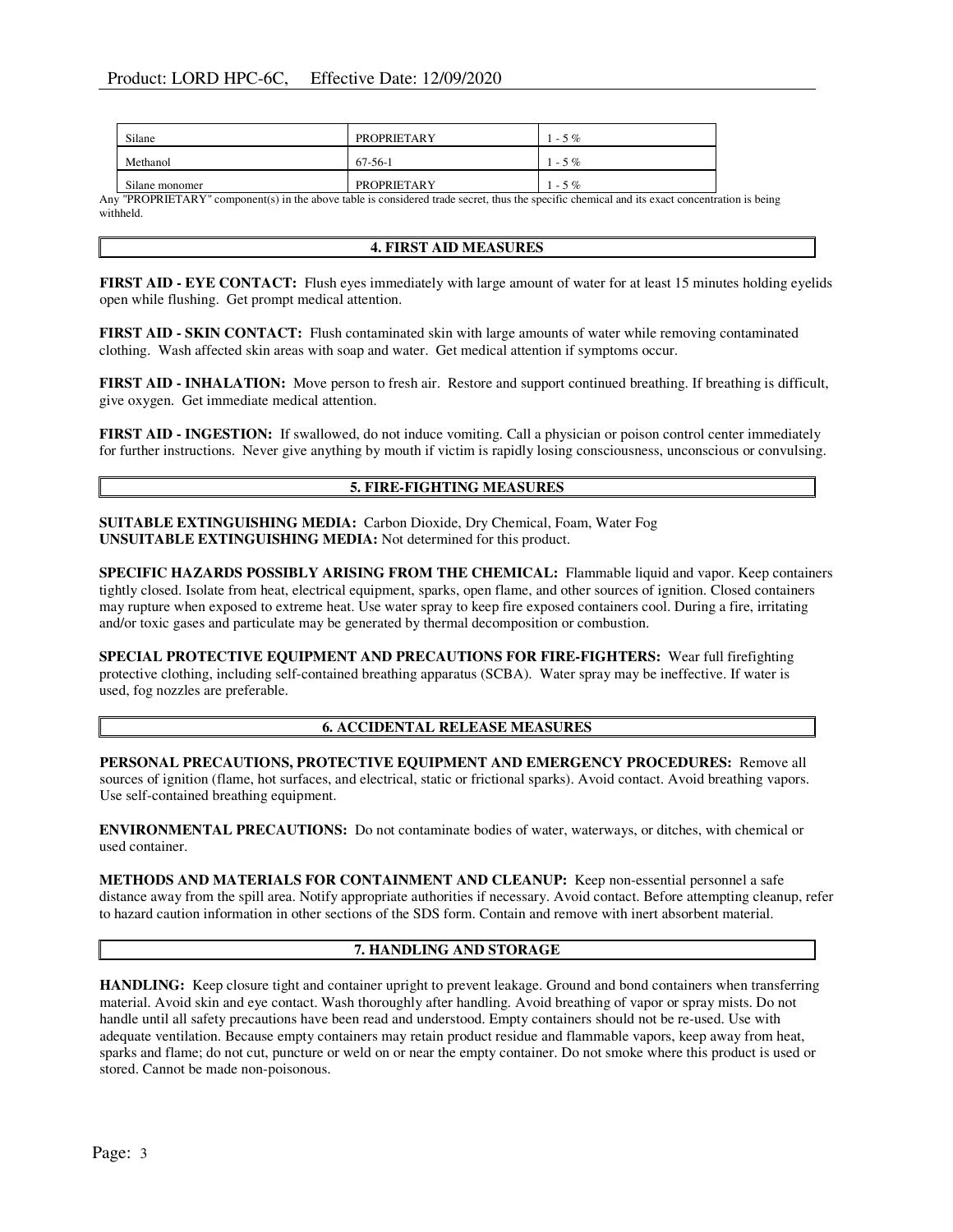STORAGE: Do not store or use near heat, sparks, or open flame. Store only in well-ventilated areas. Do not puncture, drag, or slide container. Keep container closed when not in use. Refer to OSHA 29CFR Part 1910.106 "Flammable and Combustible Liquids" for specific storage requirements.

INCOMPATIBILITY: Strong acids, bases, and strong oxidizers.

# 8. EXPOSURE CONTROLS/PERSONAL PROTECTION

#### COMPONENT EXPOSURE LIMIT

| <b>Chemical Name</b>                                                                                                                                                                                                                                                                                                                                      | <b>ACGIH TLV-</b><br><b>TWA</b> | <b>ACGIH TLV-</b><br><b>STEL</b> | <b>OSHA PEL-</b><br><b>TWA</b>  | <b>OSHA PEL-</b><br><b>CEILING</b> | <b>Skin</b> |
|-----------------------------------------------------------------------------------------------------------------------------------------------------------------------------------------------------------------------------------------------------------------------------------------------------------------------------------------------------------|---------------------------------|----------------------------------|---------------------------------|------------------------------------|-------------|
| Benzene, 1-chloro-4-<br>(trifluoromethyl)-                                                                                                                                                                                                                                                                                                                | N.E.                            | N.E.                             | N.E.                            | N.E.                               | N.A.        |
| Silane                                                                                                                                                                                                                                                                                                                                                    | N.E.                            | N.E.                             | N.E.                            | N.E.                               | N.A.        |
| Methanol                                                                                                                                                                                                                                                                                                                                                  | $200$ ppm                       | $250$ ppm                        | $260 \text{ mg/m}$<br>$200$ ppm | N.E.                               | S           |
| Silane monomer<br>$\mathbf{M}$ $\mathbf{A}$ $\mathbf{M}$ , $\mathbf{A}$ and $\mathbf{M}$ , $\mathbf{M}$ $\mathbf{H}$ $\mathbf{M}$ , $\mathbf{M}$ , $\mathbf{M}$ , $\mathbf{L}$ , $\mathbf{L}$ , $\mathbf{L}$ , $\mathbf{L}$ , $\mathbf{L}$ , $\mathbf{L}$ , $\mathbf{L}$ , $\mathbf{L}$ , $\mathbf{L}$ , $\mathbf{L}$ , $\mathbf{L}$ , $\mathbf{L}$ , $\$ | N.E.                            | N.E.                             | N.E.                            | N.E.                               | N.A.        |

N.A. - Not Applicable, N.E. - Not Established, S - Skin Designation

Engineering controls: Sufficient ventilation in pattern and volume should be provided in order to maintain air contaminant levels below recommended exposure limits. Caution: Solvent vapors are heavier than air and collect in lower levels of the work area. Sufficient ventilation (using explosion-proof equipment) should be provided to prevent flammable vapor/air mixtures from accumulating.

# PERSONAL PROTECTION MEASURES/EQUIPMENT:

RESPIRATORY PROTECTION: Use a NIOSH approved chemical/mechanical filter respirator designed to remove a combination of particulates and organic vapor if occupational limits are exceeded. For emergency situations, confined space use, or other conditions where exposure limits may be greatly exceeded, use an approved air-supplied respirator. For respirator use observe OSHA regulations (29CFR 1910.134) or use in accordance with applicable laws and regulations of your country or particular locality.

SKIN PROTECTION: Use neoprene, nitrile, or rubber gloves to prevent skin contact.

EYE PROTECTION: Use safety eyewear including safety glasses with side shields and chemical goggles where splashing may occur.

OTHER PROTECTIVE EQUIPMENT: Use disposable or impervious clothing if work clothing contamination is likely. Remove and wash contaminated clothing before reuse.

HYGIENIC PRACTICES: Wash hands before eating, smoking, or using toilet facility. Do not smoke in any chemical handling or storage area. Food or beverages should not be consumed anywhere this product is handled or stored. Wash thoroughly after handling.

# 9. PHYSICAL AND CHEMICAL PROPERTIES

Typical values, not to be used for specification purposes.

| ODOR:                            | Characteristic         | <b>VAPOR PRESSURE:</b>        | N.D.                          |
|----------------------------------|------------------------|-------------------------------|-------------------------------|
| <b>APPEARANCE:</b>               | Clear                  | <b>VAPOR DENSITY:</b>         | Heavier than Air              |
| <b>PHYSICAL STATE:</b>           | Liquid                 | <b>LOWER EXPLOSIVE LIMIT:</b> | $0.9\%$ (V)                   |
| <b>FLASH POINT:</b>              | 68 °F, 20 °C Setaflash | <b>UPPER EXPLOSIVE LIMIT:</b> | $36.5\%$ (V)                  |
|                                  | Closed Cup             |                               |                               |
| <b>BOILING RANGE:</b>            | $65 - 141$ °C          | <b>EVAPORATION RATE:</b>      | Slower than n-butyl-          |
|                                  |                        |                               | acetate                       |
| <b>AUTOIGNITION TEMPERATURE:</b> | N.D.                   | <b>DENSITY:</b>               | $1.29$ g/cm3 $(10.71$ lb/gal) |
| DECOMPOSITION TEMPERATURE:       | N.D.                   | VISCOSITY, DYNAMIC:           | N.D.                          |
| <b>ODOR THRESHOLD:</b>           | N.D.                   | VISCOSITY, KINEMATIC:         | N.D.                          |
| <b>SOLUBILITY IN H2O:</b>        | Insoluble              | <b>VOLATILE BY WEIGHT:</b>    | 88.99%                        |
| pH:                              | N.A.                   | <b>VOLATILE BY VOLUME:</b>    | 86.16%                        |
| <b>FREEZE POINT:</b>             | N.D.                   | <b>VOC CALCULATED:</b>        | 1.41 lb/gal, $168$ g/l        |
| <b>COEFFICIENT OF WATER/OIL</b>  | N.D.                   | <b>METHOD 24:</b>             | 2.23 lb/gallon                |
| <b>DISTRIBUTION:</b>             |                        |                               |                               |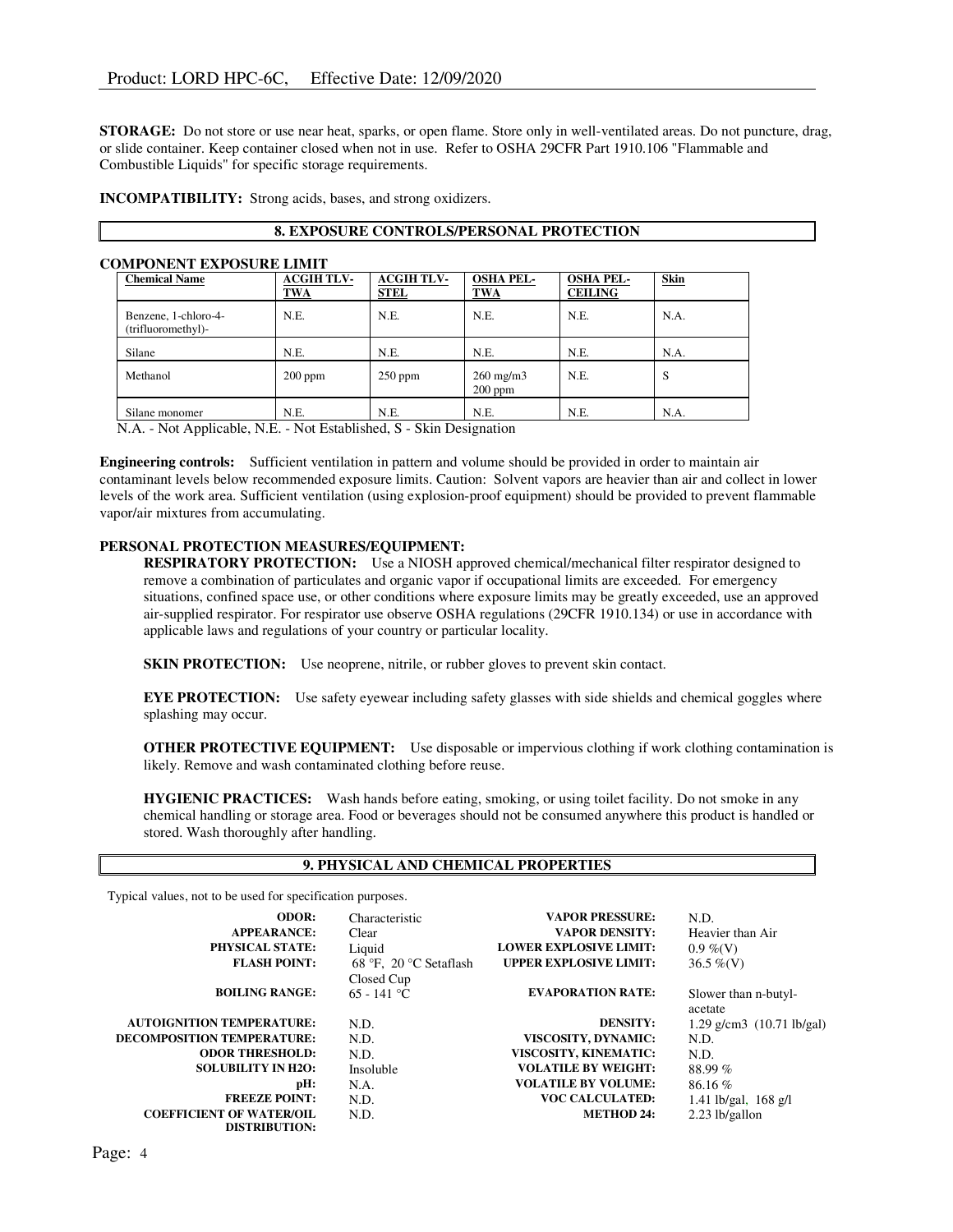LEGEND: N.A. - Not Applicable, N.E. - Not Established, N.D. - Not Determined

# 10. STABILITY AND REACTIVITY

HAZARDOUS POLYMERIZATION: Hazardous polymerization will not occur under normal conditions.

STABILITY: Product is stable under normal storage conditions.

CONDITIONS TO AVOID: High temperatures. Sources of ignition.

INCOMPATIBILITY: Strong acids, bases, and strong oxidizers.

HAZARDOUS DECOMPOSITION PRODUCTS: Carbon monoxide, carbon dioxide, Fluorine compounds, Organic halides, Chlorine compounds, Hydrogen fluoride, Hydrogen chloride gas

# 11. TOXICOLOGICAL INFORMATION

EXPOSURE PATH: Refer to section 2 of this SDS.

SYMPTOMS: Refer to section 2 of this SDS.

#### TOXICITY MEASURES:

| <b>Chemical Name</b> | <b>LD50/LC50</b>                   |
|----------------------|------------------------------------|
| Benzene, 1-chloro-4- | Oral LD50: Rat 13 g/kg             |
| (trifluoromethyl)-   | Dermal LD50: Rabbit >2 mL/kg       |
|                      | Inhalation LC50: Rat 33 mg/l /4 h  |
| Silane               | Dermal LD50: rat $> 2,000$ mg/kg   |
|                      |                                    |
| Methanol             | Oral LD50: Rat $6,200$ mg/kg       |
|                      | Dermal LD50: Rabbit 15,800 mg/kg   |
|                      | Dermal LD50: Rabbit 15,840 mg/kg   |
|                      | Inhalation LC50: Rat 22500 ppm/8 h |
| Silane monomer       | Oral LD50: Rat $7340 \mu L/kg$     |
|                      | Dermal LD50: Rabbit 3360 µL/kg     |
|                      | LC50: rat $16.8$ mg/l $/4$ h       |

Germ cell mutagenicity: No classification proposed

Carcinogenicity: Category 2 - Suspected of causing cancer. Components contributing to classification: Benzene, 1-chloro-4-(trifluoromethyl)-.

Reproductive toxicity: Category 1B - May damage fertility or the unborn child. Components contributing to classification: Methanol.

# 12. ECOLOGICAL INFORMATION

# ECOTOXICITY:

| <b>Chemical Name</b>                       | Ecotoxicity                                                                                                                                                                                                                       |
|--------------------------------------------|-----------------------------------------------------------------------------------------------------------------------------------------------------------------------------------------------------------------------------------|
| Benzene, 1-chloro-4-<br>(trifluoromethyl)- | Fish: Danio rerio 3 mg/196 h semi-static<br>Invertebrates: Daphnia magna 3.68 mg/l48 h                                                                                                                                            |
|                                            |                                                                                                                                                                                                                                   |
| Silane                                     | N.D.                                                                                                                                                                                                                              |
| Methanol                                   | Fish: Pimephales promelas 28,200 mg/l96 h flow-through<br>Pimephales promelas $> 100$ mg/196 h Static<br>Oncorhynchus mykiss 19,500 - 20,700 mg/l96 h flow-through<br>Lepomis macrochirus $13,500 - 17,600$ mg/l96 h flow-through |
| Silane monomer                             | Fish: Oncorhynchus mykiss (rainbow trout) 191 mg/196 h Static<br>Oncorhynchus mykiss 191 mg/l96 h Not specified<br>Invertebrates: Daphnia magna (Water flea) 168.7 mg/l48 h Static                                                |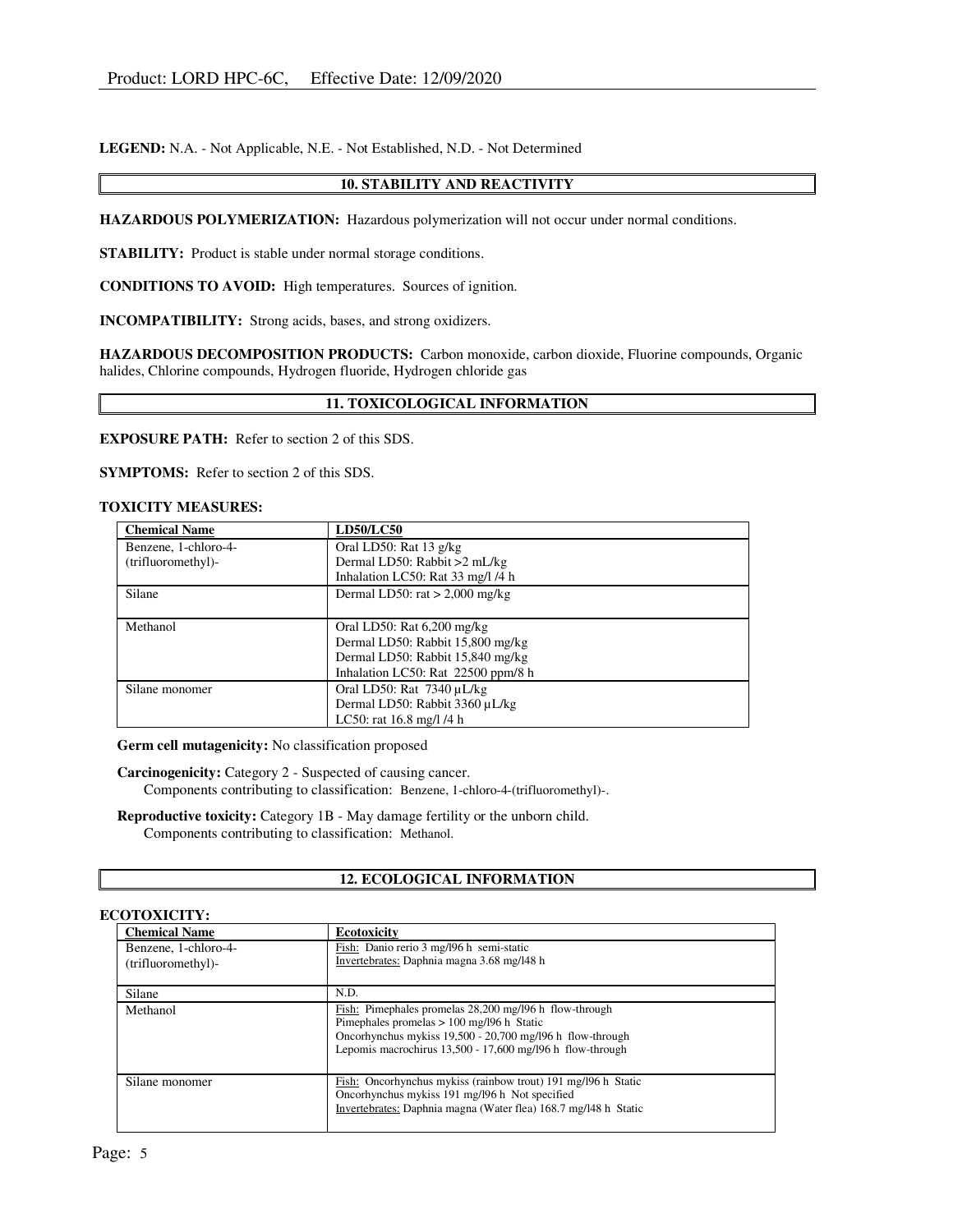# PERSISTENCE AND DEGRADABILITY: Not determined for this product.

BIOACCUMULATIVE: Not determined for this product.

MOBILITY IN SOIL: Not determined for this product.

OTHER ADVERSE EFFECTS: Not determined for this product.

# 13. DISPOSAL CONSIDERATIONS

DISPOSAL METHOD: Disposal should be done in accordance with Federal (40CFR Part 261), state and local environmental control regulations. If waste is determined to be hazardous, use licensed hazardous waste transporter and disposal facility.

|                                         | <b>14. TRANSPORT INFORMATION</b> |
|-----------------------------------------|----------------------------------|
|                                         |                                  |
| <b>US DOT Road</b>                      |                                  |
| <b>Proper Shipping Name:</b>            | Paint                            |
| <b>Hazard Class:</b>                    | 3                                |
| <b>SECONDARY HAZARD:</b>                | None                             |
| <b>UN/NA Number:</b>                    | 1263                             |
| <b>Packing Group:</b>                   | Π                                |
| <b>Emergency Response Guide Number:</b> | 128                              |
| <b>IATA Cargo</b>                       |                                  |
| <b>PROPER SHIPPING NAME:</b>            | Paint                            |
| <b>Hazard Class:</b>                    | 3                                |
| <b>HAZARD CLASS:</b>                    | None                             |
| <b>UN NUMBER:</b>                       | 1263                             |
| <b>PACKING GROUP:</b>                   | $\mathbf{H}$                     |
| EMS:                                    | 3L                               |
| <b>IMDG</b>                             |                                  |
| <b>PROPER SHIPPING NAME:</b>            | Paint                            |
| <b>Hazard Class:</b>                    | 3                                |
| <b>HAZARD CLASS:</b>                    | None                             |
| <b>UN NUMBER:</b>                       | 1263                             |
| <b>PACKING GROUP:</b>                   | П                                |
| EMS:                                    | $F-E$                            |

The listed transportation classification applies to non-bulk shipments. It does not address regulatory variations due to changes in package size, mode of shipment or other regulatory descriptors. For the most accurate shipping information, refer to your transportation/compliance department.

# 15. REGULATORY INFORMATION

# U.S. FEDERAL REGULATIONS: AS FOLLOWS:

#### SARA SECTION 313

This product contains the following substances subject to the reporting requirements of Section 313 of Title III of the Superfund Amendment and Reauthorization Act of 1986 and 40 CFR part 372.:

| <b>Chemical Name</b> | <b>CAS Number</b> | Weight % Less Than |
|----------------------|-------------------|--------------------|
| Methanol             | $67-56-1$         | 5.0 $%$            |

#### TOXIC SUBSTANCES CONTROL ACT:

INVENTORY STATUS

 $\mathbb{F}$